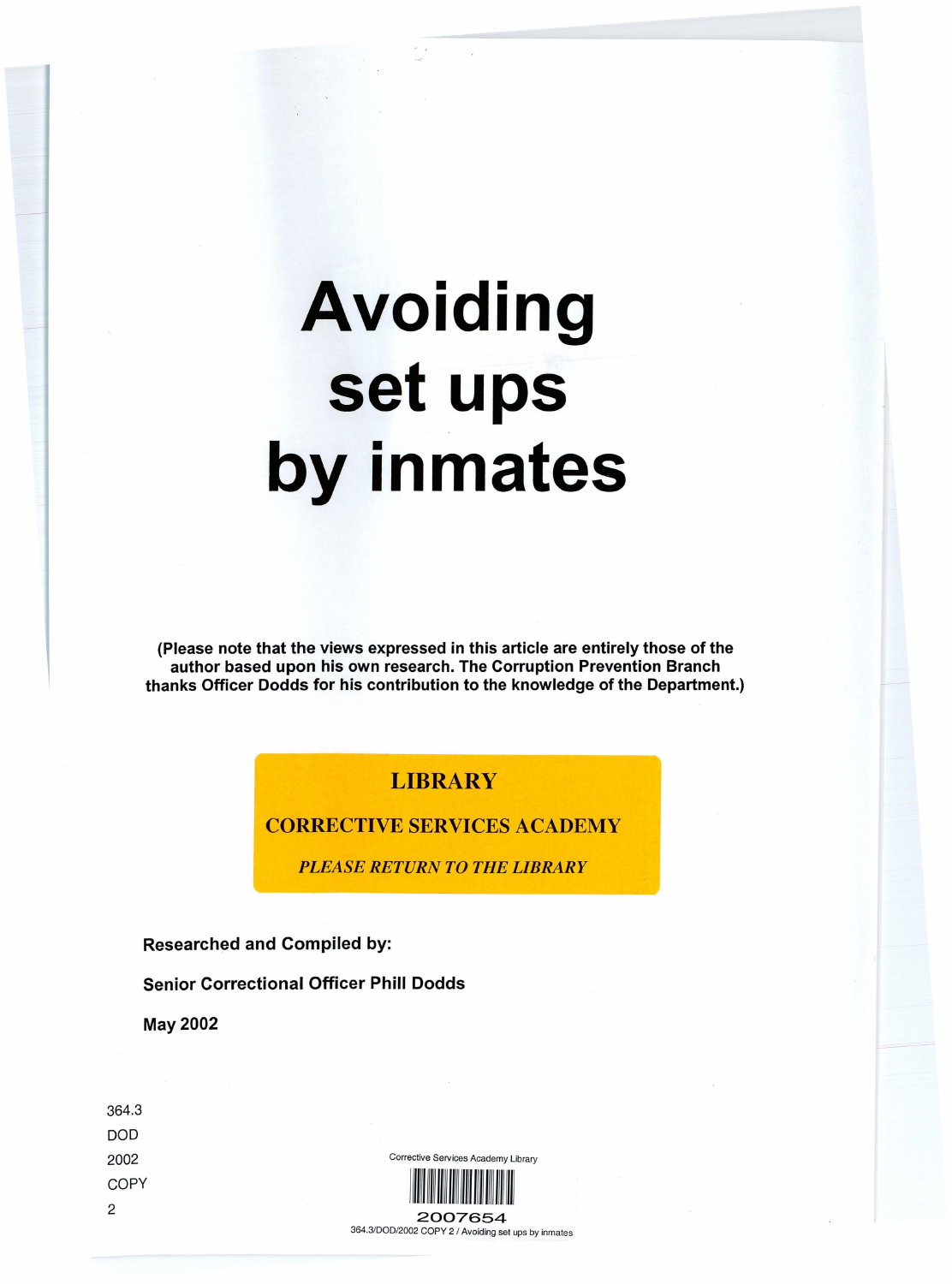| $\label{eq:2.1} \frac{1}{\sqrt{2}}\int_{\mathbb{R}^3}\frac{1}{\sqrt{2}}\left(\frac{1}{\sqrt{2}}\right)^2\frac{1}{\sqrt{2}}\left(\frac{1}{\sqrt{2}}\right)^2\frac{1}{\sqrt{2}}\left(\frac{1}{\sqrt{2}}\right)^2\frac{1}{\sqrt{2}}\left(\frac{1}{\sqrt{2}}\right)^2\frac{1}{\sqrt{2}}\left(\frac{1}{\sqrt{2}}\right)^2\frac{1}{\sqrt{2}}\frac{1}{\sqrt{2}}\frac{1}{\sqrt{2}}\frac{1}{\sqrt{2}}\frac{1}{\sqrt{2}}\frac{1}{\sqrt{2}}$<br>$\mathcal{A}^{\mathcal{A}}_{\mathcal{A}}$ and $\mathcal{A}^{\mathcal{A}}_{\mathcal{A}}$<br>$\mathcal{L}(\mathcal{A})$ and $\mathcal{L}(\mathcal{A})$<br>$\mathcal{L}_{\text{max}}$ and $\mathcal{L}_{\text{max}}$ . We can also also<br>$\label{eq:2.1} \mathcal{L}(\mathcal{L}^{\mathcal{L}}_{\mathcal{L}}(\mathcal{L}^{\mathcal{L}}_{\mathcal{L}})) \leq \mathcal{L}(\mathcal{L}^{\mathcal{L}}_{\mathcal{L}}(\mathcal{L}^{\mathcal{L}}_{\mathcal{L}})) \leq \mathcal{L}(\mathcal{L}^{\mathcal{L}}_{\mathcal{L}}(\mathcal{L}^{\mathcal{L}}_{\mathcal{L}}))$ | 364.3<br>$D$ O $\bar{D}$<br>$2002$<br>$\epsilon_{\rm c}$ |
|---------------------------------------------------------------------------------------------------------------------------------------------------------------------------------------------------------------------------------------------------------------------------------------------------------------------------------------------------------------------------------------------------------------------------------------------------------------------------------------------------------------------------------------------------------------------------------------------------------------------------------------------------------------------------------------------------------------------------------------------------------------------------------------------------------------------------------------------------------------------------------------------------------------------------------------------------------------------------------------------------|----------------------------------------------------------|
|                                                                                                                                                                                                                                                                                                                                                                                                                                                                                                                                                                                                                                                                                                                                                                                                                                                                                                                                                                                                   |                                                          |
|                                                                                                                                                                                                                                                                                                                                                                                                                                                                                                                                                                                                                                                                                                                                                                                                                                                                                                                                                                                                   |                                                          |
|                                                                                                                                                                                                                                                                                                                                                                                                                                                                                                                                                                                                                                                                                                                                                                                                                                                                                                                                                                                                   |                                                          |
|                                                                                                                                                                                                                                                                                                                                                                                                                                                                                                                                                                                                                                                                                                                                                                                                                                                                                                                                                                                                   |                                                          |
|                                                                                                                                                                                                                                                                                                                                                                                                                                                                                                                                                                                                                                                                                                                                                                                                                                                                                                                                                                                                   |                                                          |
|                                                                                                                                                                                                                                                                                                                                                                                                                                                                                                                                                                                                                                                                                                                                                                                                                                                                                                                                                                                                   |                                                          |
|                                                                                                                                                                                                                                                                                                                                                                                                                                                                                                                                                                                                                                                                                                                                                                                                                                                                                                                                                                                                   |                                                          |
|                                                                                                                                                                                                                                                                                                                                                                                                                                                                                                                                                                                                                                                                                                                                                                                                                                                                                                                                                                                                   |                                                          |
|                                                                                                                                                                                                                                                                                                                                                                                                                                                                                                                                                                                                                                                                                                                                                                                                                                                                                                                                                                                                   |                                                          |
|                                                                                                                                                                                                                                                                                                                                                                                                                                                                                                                                                                                                                                                                                                                                                                                                                                                                                                                                                                                                   |                                                          |
|                                                                                                                                                                                                                                                                                                                                                                                                                                                                                                                                                                                                                                                                                                                                                                                                                                                                                                                                                                                                   |                                                          |
|                                                                                                                                                                                                                                                                                                                                                                                                                                                                                                                                                                                                                                                                                                                                                                                                                                                                                                                                                                                                   |                                                          |
|                                                                                                                                                                                                                                                                                                                                                                                                                                                                                                                                                                                                                                                                                                                                                                                                                                                                                                                                                                                                   |                                                          |
|                                                                                                                                                                                                                                                                                                                                                                                                                                                                                                                                                                                                                                                                                                                                                                                                                                                                                                                                                                                                   |                                                          |
| $\label{eq:2.1} \mathcal{L}(\mathcal{L}^{\text{max}}_{\mathcal{L}}(\mathcal{L}^{\text{max}}_{\mathcal{L}}),\mathcal{L}^{\text{max}}_{\mathcal{L}^{\text{max}}_{\mathcal{L}}(\mathcal{L}^{\text{max}}_{\mathcal{L}^{\text{max}}_{\mathcal{L}^{\text{max}}_{\mathcal{L}^{\text{max}}_{\mathcal{L}^{\text{max}}_{\mathcal{L}^{\text{max}}_{\mathcal{L}^{\text{max}}_{\mathcal{L}^{\text{max}}_{\mathcal{L}^{\text{max}}_{\mathcal{L}^{\text{max}}_{\mathcal{$                                                                                                                                                                                                                                                                                                                                                                                                                                                                                                                                        |                                                          |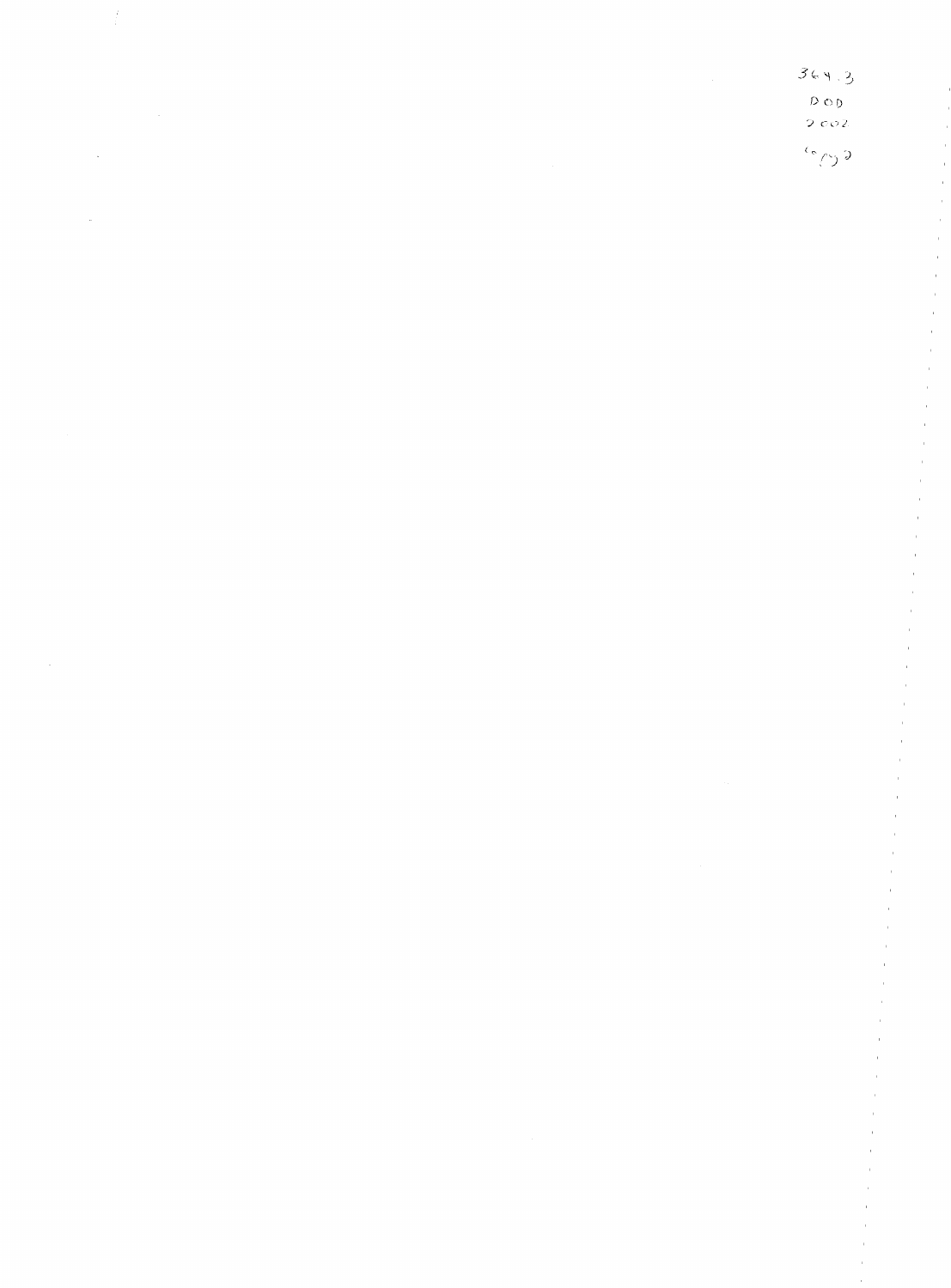## The Set up

Do con artists only work for used car dealers and only get the gullible types? Have you ever been conned? You more than likely have! Here is how prison employees can put themselves in a compromising situation and not realize it until you have crossed the line and it's too late to do any thing about it.

These are the 14 steps of a set-up, originally written of by Alan Budd. (See list of references at the end of the article)

It's an unfortunate fact that we work in an environment where kindness and compassion are sometimes seen as weakness and may be exploited by inmates for various reasons. In an environment like a prison, survival for the inmates can depend on the need to manipulate. This can include anything from using prison rules to the inmate's advantage to running with the heavies.

We all know how inmates operate to some degree. Whether we like it or not, we are on display, the centre of attention in an otherwise green environment. No matter where you walk or what you do in a correctional centre, look around ... you are being watched by inmates all the time. It is not my intention to preach to the converted but more to act as a guide. I hope that this document will help not only correctional officers but all staff employed by the Department of Corrective Services.

Most of the information in this document has been derived from American Corrections and other sources but has been adapted for our industry and is just as relevant here with the particular types of inmates that we deal with. Sex offenders, drug users and fraudsters already have some expertise in manipulation and do not hesitate to use it on staff. It is also worth bearing in mind that inmates also have an intelligence system within a centre that has access to government agencies through friends and relatives such as Department of Social Security (CentreLink) and the Roads and Traffic Authority.

-2-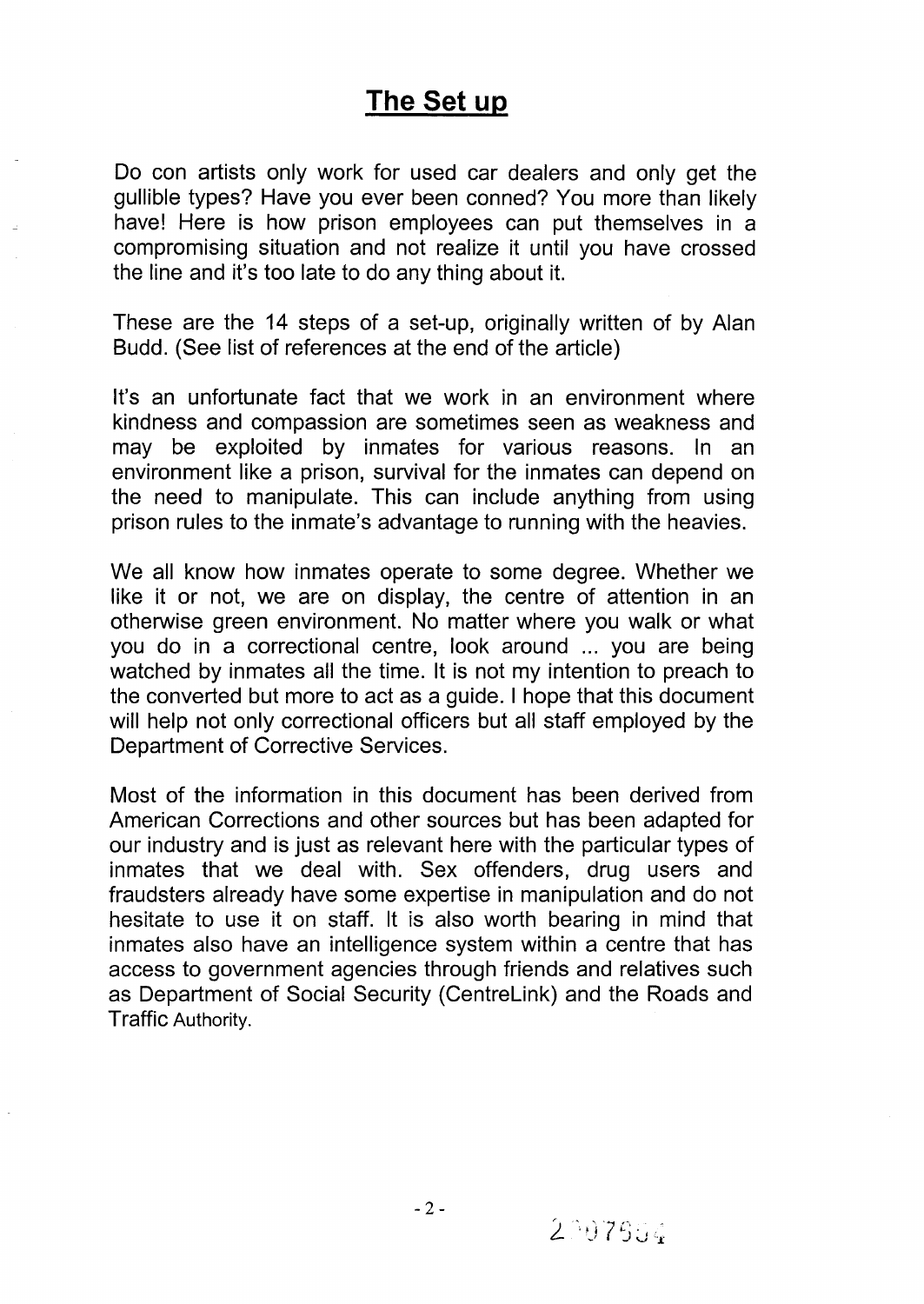# **The** 14 Steps

- **1. Observation**
- **2. Victim Selection**
- **3. Test Limits/Fish Testing**
- **4. The Support System**
- **5. Empathy/Sympathy**
- **6. Plea for Help**
- **7. We/They Syndrome**
- **8. Offer of Protection**
- **9. Allusion to Sex**
- **10. The Touch**
- **11. The Rumour Clinic**
- **12. The Shopping List**
- **13. The Lever**
- **14. The Sting**

Those of us who have been in Corrective Services for any period of time know that we can have all the static and dynamic security, case management, and report writing in the world and it will not prepare us for an inmate set-up. We have all heard the stories of the officers that have become victims of inmate manipulation and, what's known as "the set-up" and it makes us wonder how and why it happens.

For the most part we have lived our lives prior to entering this field, surrounded by friends that we trusted and could rely on in our daily lives. We tend to give people the benefit of the doubt, and pay little attention to the idea that someone would deceive us. Becoming familiar with the saying "I give my word," we have come to expect and accept that promise as binding. But when we became educated as correctional employees, that all changed. There are inmates who know almost instinctively how to manipulate the will of another person because coercion has, in many cases, become a lifestyle. Over the years of committing crimes, being arrested, and imprisoned, some of these inmates have honed their skills. They have developed intricate and sophisticated systems of deception, often for no other reason than the pleasure it provides them.

The system of deception they have created is called the set-up. The set-up is a game. The Macquarie Dictionary defines a game as any form of play, amusement, or sport involving competition under rules.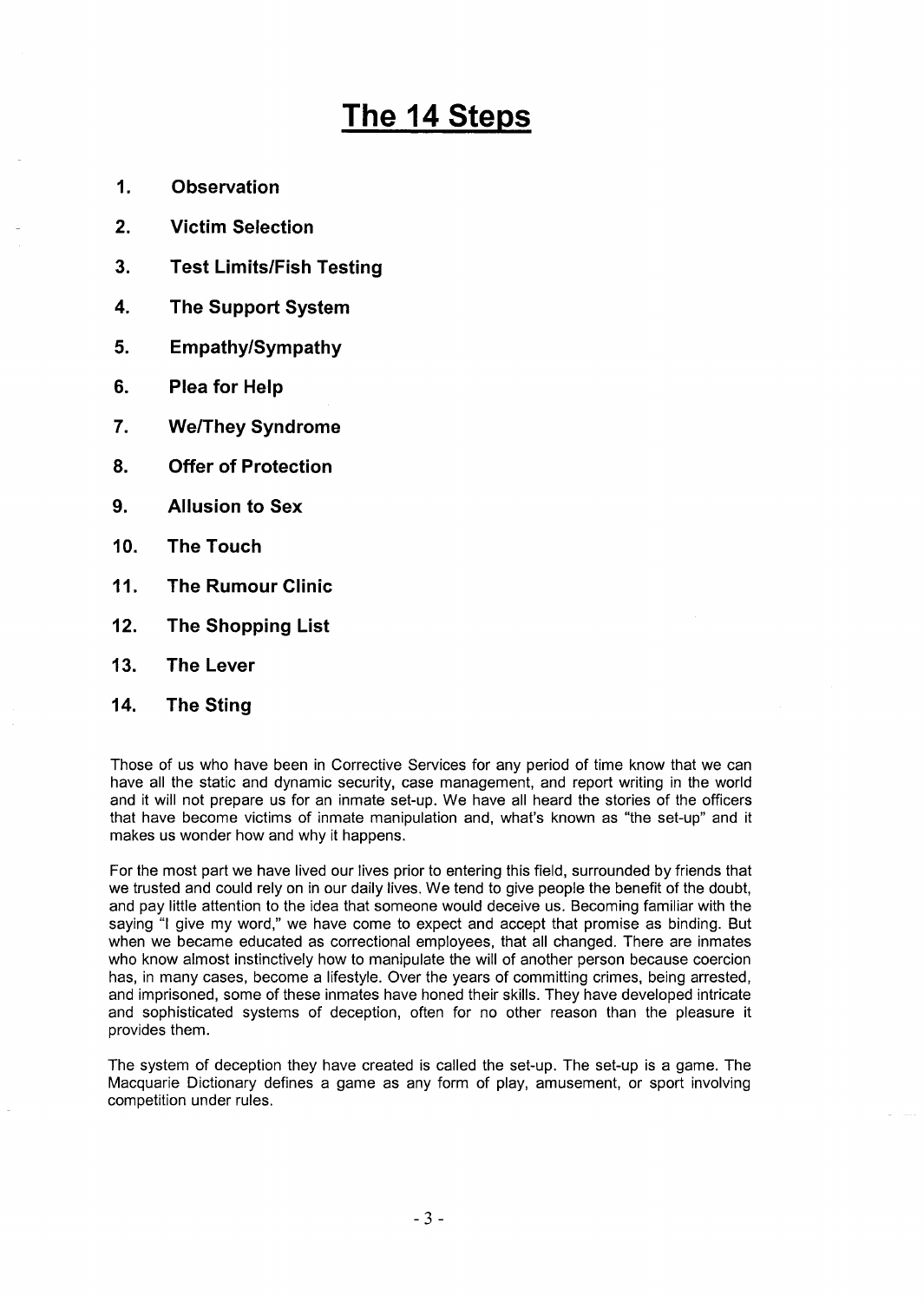There is a winner and a loser. The winner, in the case of a successful set-up, receives rewards and the loser pays the consequences. The inmate can receive illegal contraband, sex, status among other inmates, and the personal satisfaction from just being able to do it. The loser's rewards are less glamorous. They can be investigated, sacked from their employment and face criminal charges. It should be understood that this process does not always develop in the same order, but all the elements will usually be used regardless of the procedure the inmate employs.

The average set-up takes approximately 19 months to be successful. It is a slow process because it is very subtle. And because they are applied subtly, set-ups can go on in full view of an employee's workmates, and managers, without being recognized. However, depending on the victim's susceptibility level, set-ups can occur in just weeks. To understand the set-up one must understand how manipulation works.

#### **Manipulation**

Manipulation means to manage or use a process to one's own advantage and to serve one's selfish purpose. With that in mind, here is a review of manipulative tactics that can be used by inmates:

- Flattery: to stroke the ego.
- Empathy: to identify without feeling sorry. "I can relate to that."
- Sympathy: to feel sorry for them.
- Helplessness: beware the inmate asking for help.
- Sensitivity: to you as a person.
- Confidentiality: to share a "secret" or create a bond.
- Isolate and protect: use of rumours; playing staff against staff
- Touching: implies permission to proceed further.
- Sexual references: is always unacceptable whether by staff or inmates.
- Coercion and intimidation: usually in the form of blackmail.

Staff susceptibility can assist an inmate's manipulation tactics. The susceptibility factors that can affect staff include:

- Environmental/societal conditioning: Attractive, polite inmate of the same age, race, religion, background as the corrections employee.
- Sexual attraction. Especially if the employee is supervising members of the opposite sex.
- Power and control. Used by staff who think they should punish inmates. This gives inmates a powerful motive to "get" the staff.

Manipulation is accomplished on an individual victim basis. Victims are selected because of their personality traits. Inmates use the traits of the potential victim that most would see as good. A corrections employee's education, years of experience, rank, sex, ethnicity, and intellect are not protectors. Any trait possessed by the target employee which inmates can see as a weakness can result in that individual being selected as a victim in a set-up.

Corrections employees, as well as inmates, place officers and staff in basically three categories: soft, medium, and hard. Soft employees are usually very trusting, overly familiar, and naive and have a desire to be liked by both inmates and staff. They may have a strong desire to help the inmate and be sympathetic and understanding. They have the inability to say "no" or take command.

Hard employees go strictly by the book. Everything is black and white and there is no inbetween. They grant no leeway. This is often associated with what we call the "macho syndrome."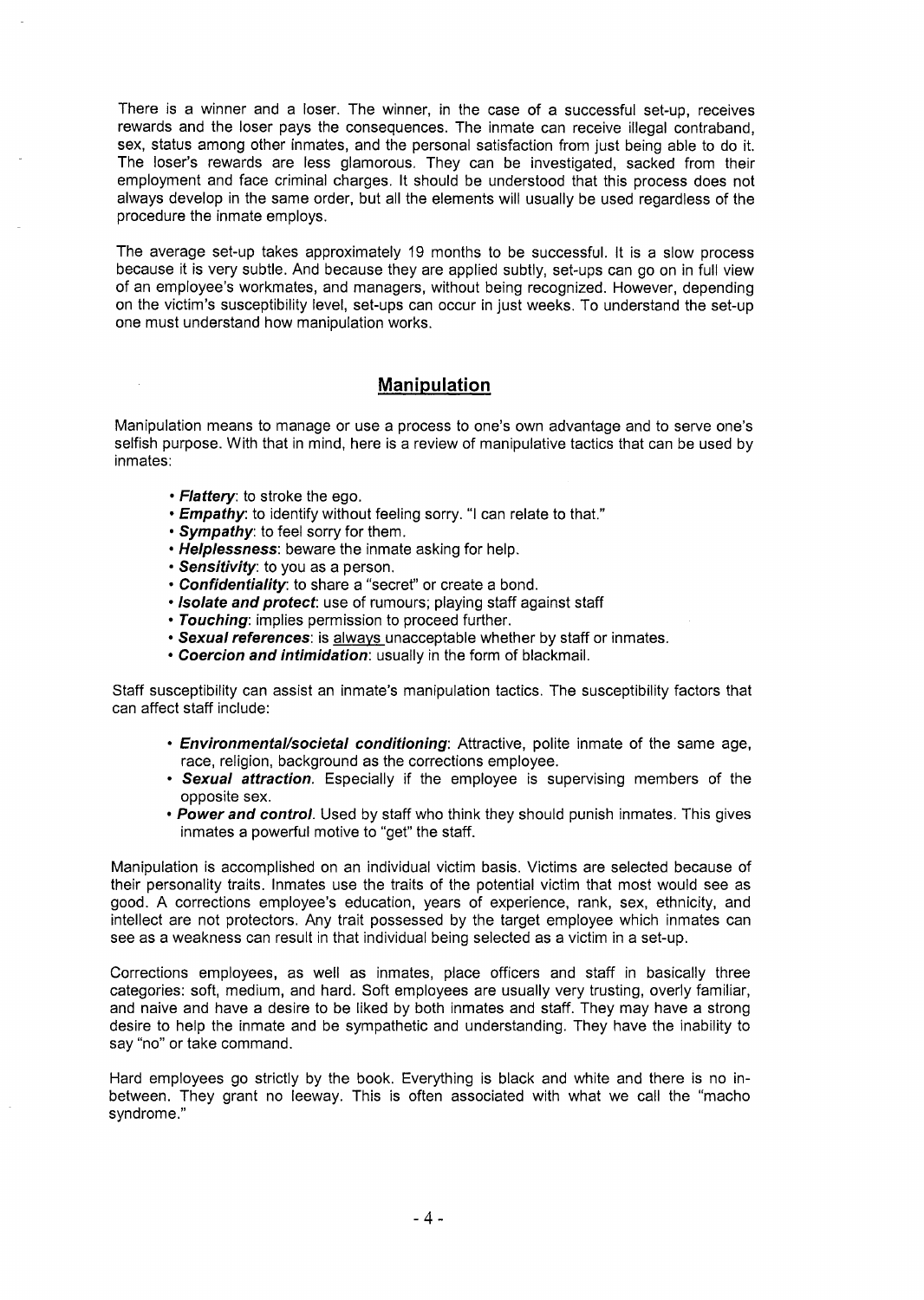Medium employees know how to use the traits of both the soft and hard categories at the appropriate times in the right manner. Inmates will concentrate on the soft and hard employees. Soft because of the inability or hesitancy to say no combined with their understanding and sympathetic traits. Hard because inmates may feel that the hardness and the "by the book no exceptions attitude" disguises a weakness in that individual or that the individual is frightened of the inmates. The medium employee who uses both traits at the appropriate times will usually be left alone. This is not because they can't be manipulated, but because the process would take too much time. Their actions will discourage the manipulative process. For example:

 $Soft = \text{Gullible}$  Medium = Cautious

 $Hard =$  Suspicious

## The 14 Steps

There are three aspects to the set-up - techniques, tools, and turnouts. The first two aspects, techniques and tools, are considered the net that is spread to catch the victim. In the final process, the turnout, the inmate receives the payoff for his or her patience and ability to manipulate the victim. It is not until this late stage that the individual will realize he has fallen victim to a set-up.

The three processes are made up of fourteen steps. The first three steps explain the inmate's method of operation. This is the technique stage. The next eight steps contain the tools they will use in the set-up. Here, an inmate's manipulation tactics and resources will be used to turn the employee. The final three steps culminate in the turnout. And these last steps are used to compromise the employee and advise them they are in real trouble.

## Techniques (Steps 1-3)

#### Step 1: Observation

Inmates do not just pick a name out of a hat for selection of a victim in a set-up. It is a very precise, close, silent study by the inmate to determine the likelihood of a victim. The target's movements, words, and actions in every aspect of the daily job supply a manipulator with information vital to the process. The observer will watch and listen to a potential victim. Actions and verbalizations will help him assess whether or not the person would be a good candidate for selection. The observer will pay close attention to an employee who uses inmate jargon, ignores minor rules, plays favorites, and is easily distracted. An inmate will profile an officer's personality to decide which employee may circumvent rules and regulations. Responses to seemingly harmless questions assist in the construction of this profile. This takes place over months. It is slow, subtle, and calculated.

**Body language:** People give a message by the way they carry themselves. The observer, watching the body language, wants to know if the individual has a lack of confidence, and is not sure in certain situations. The observer wants to know if fear can be instilled, and if the corrections employee likes or dislikes their job. These are only a few of the observations that will be made based on individual body language.

The way the uniform is worn can transmit signals to the observer too. Inmates may assume, based on an individual's unpressed clothing, unkempt appearance, personal hygiene, and an all round sloppy look that they lack self-esteem and professionalism. This could add to the profile.

Listening / Observation: we all know, but sometimes forget, that inmates listen to everything we say and how we say it. Much information about the employee can be obtained just by listening. An inmate will listen to see if the employee likes or dislikes certain inmates. He will note hobbies and interests, and listen to how the corrections employee responds to managers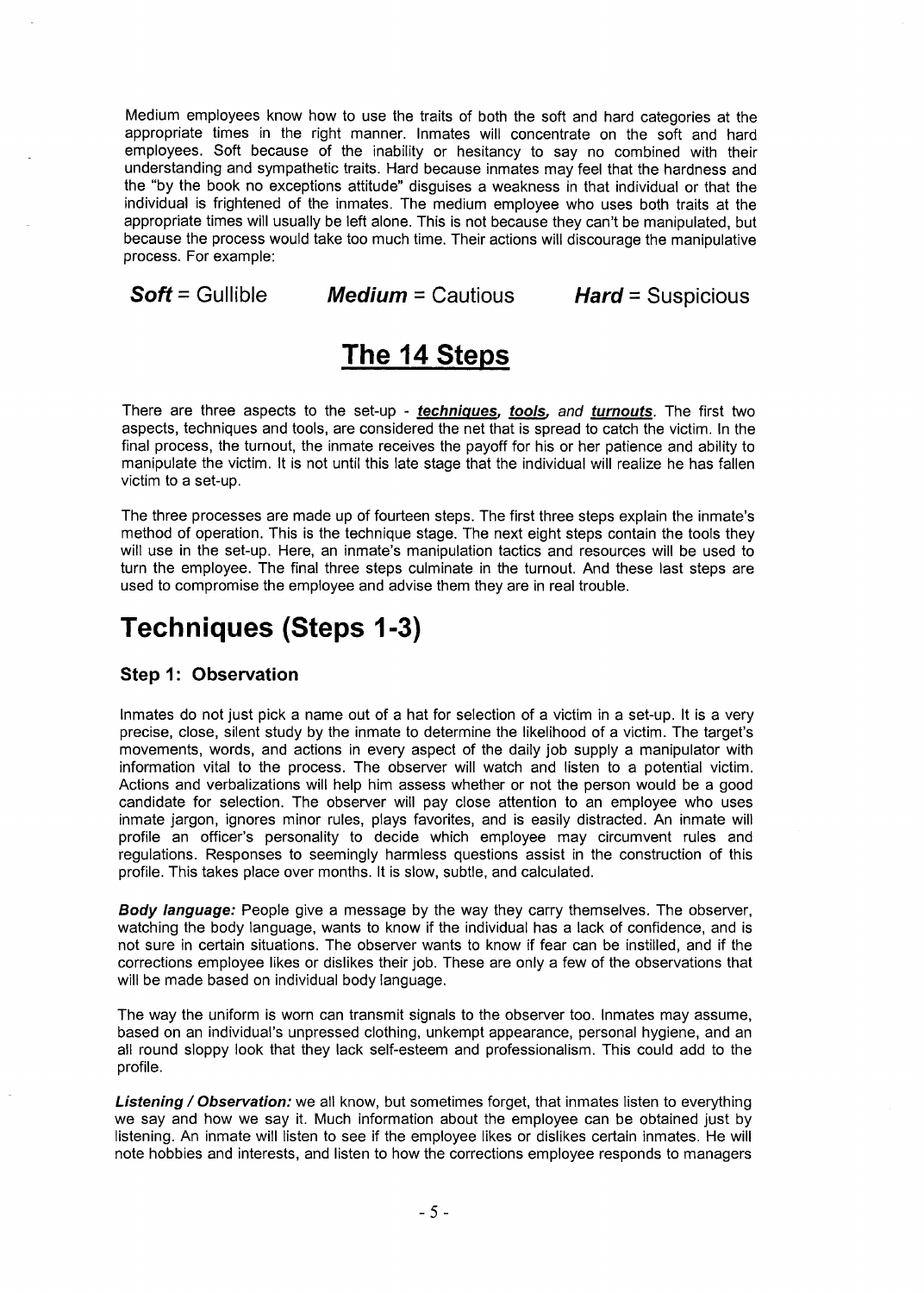and to peers. He will listen for personal information, such as home address; whether married, single, or divorced; and other seemingly harmless details.

Once the inmate finds out the individual's likes and dislike he then can adopt the same ones, even if this means studying up on certain subjects or finding another inmate with knowledge in that area of interest. When the employee next appears, the conversation will begin based on the employee's likes and dislikes, in an attempt to form a different relationship between the employee and the inmate. Up to this point the observation phase has probably been assisted by numerous inmates, each one of them getting specific information a bit at a time and then compiling all of the information gathered by the set-up team.

**Verbal Observation:** based on the employee profile, "a turner" will be chosen from the inmates with the same likes, dislikes, and background as the employee. The turner, along with several other friendly inmates, will engage the employee and thus the conversation will begin. Other inmates that accompany the turner are only there to see how the turner will be received by the employee. Will the employee "befriend" the inmate? The turner will begin to build a close bond with the staff member based on information from the employee personality profile. The turner will portray only good qualities that the employee respects and admires. The turner will look for signs of approval or disapproval in the employee and if they are comfortable or uncomfortable with the topics of discussion. Both verbal and nonverbal responses from the victim to the manipulator will be noted and reviewed.

**Action Observation:** the turner will now break a minor rule to test what sort of stand the employee will take. He will find out if the theory about the employee's reaction will be correct. The action involves some risk on the turner's part but the offence will be minor at first. The turner may even make a verbal suggestion that he or she may break the rule or regulation to see what type of response the employee is going to give. If the employee ignores this subtle suggestion and looks the other way then the turner will act out the offence.

#### Step- **2: Selection Of A Victim**

Employees are selected as victims in two ways: accidentally and intentionally. Many potential victims have been selected and then tested against their employee personality profile. The inmates on the set-up team have to expend a lot of time and energy to turn an employee, so selection constitutes an important step. It is like shopping. They want to make sure they get the best return for their efforts. If the profile proves wrong, then usually that employee will be discarded as a target. Any trait possessed by the employee that the team can construe as a weakness can result in that individual's selection as a victim of a set-up. Intentional selection will be based on the personality profile, employee traits, and all of the information gathered up to this point.

Accidental selection could come from the employee making an error in judgement that they would not normally make and the inmates becoming aware of it. This could be due to a job change, financial difficulty, or family oriented problems. They do not necessarily have to be negative changes, they could be positive.

#### **Step 3: Testing the Limits/Fish Testing**

Testing the limits is just that. This is called "nudging." The inmate will push, bend, and attempt to break minor rules to determine how far he can go before the victim takes action, if at all. Fish testing occurs when the turner requests minor items of contraband that the victim is not supposed to issue. The inmate has put out the line and hook which is the request. The bait on the hook is the fact that the inmate has made the victim feel obligated due to the friendly relationship which has been cultivated. The hook is set when the victim gives the inmate the items that were requested. The intent here is to see how much, how easily and how quickly these items can be obtained. It is not uncommon to have both of these tactics used on the same victim. Testing is slow and subtle and may go on for the entire process of the set-up.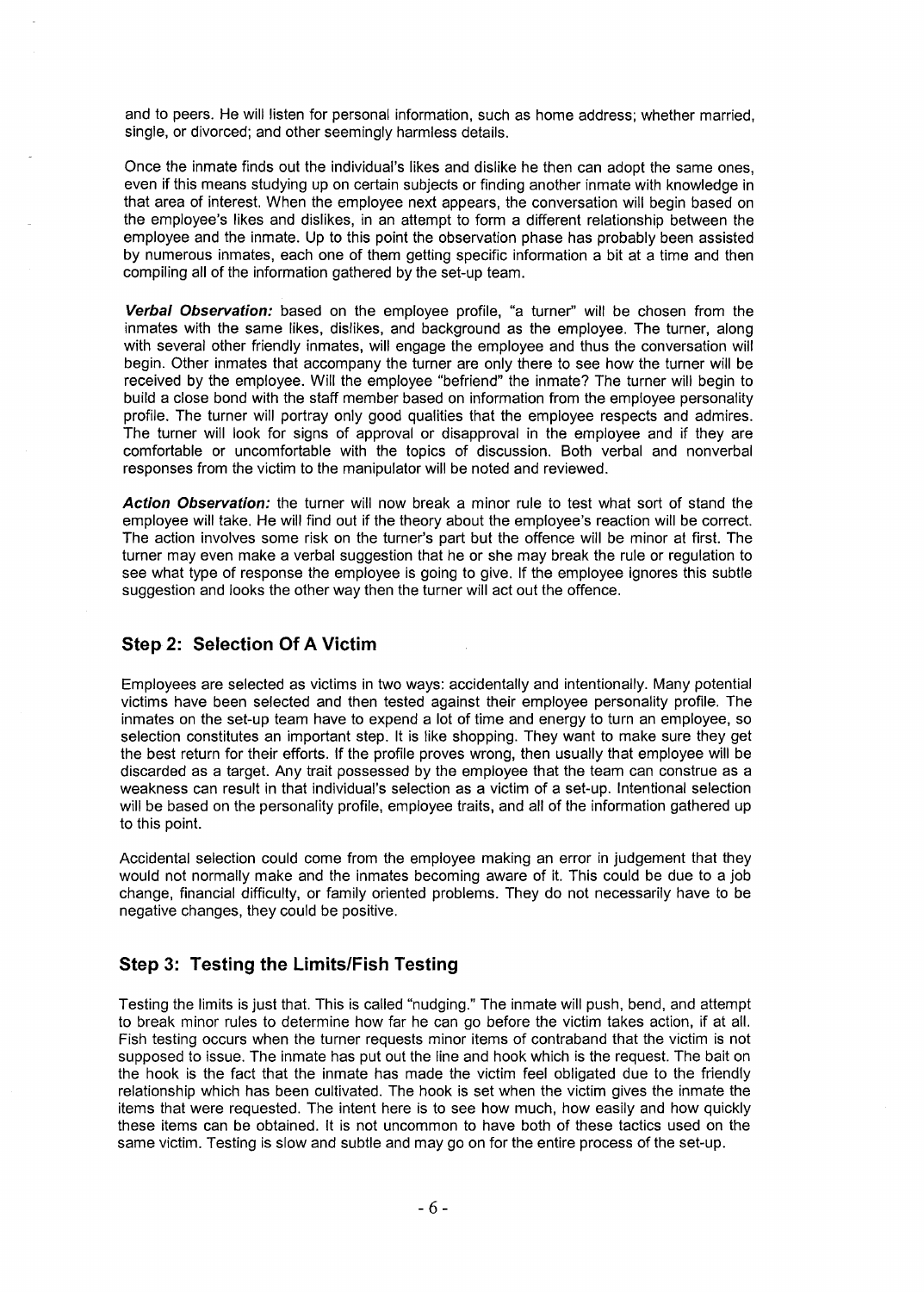## Tools (Steps 4-11)

The tools of the set-up are found in steps 4-11. (These steps will follow the typical sequence of their appearance in the set-up process. However they can proceed in any order, calculated to turn that individual).

### Step 4: The Support System

This step is summed up as a development of togetherness and understanding. This begins subtly with both verbal and non-verbal support. Verbal support could be comments of support and understanding indirectly given to the victim through conversations with other inmates. This can be done in such a way so the victim will hear the comments of support. Later they will be given directly to the victim, i.e., you are the best officer in the prison. The inmate will build the victim's ego.

Nonverbal will be subtle too, and at first could consist of being on time for work every day, going the extra mile for the victim without being asked, being enthusiastic about the work assignment, and always performing well with no common inmate complaints. The inmate wants to create a feeling of making himself indispensable and if possible making the victim's job easier. Pledges of devotion and faith in the individual will help create a strong trusting friendship.

### Step 5: Empathy/Sympathy

Empathy bases itself on shared experience, attitude, thoughts, beliefs, and experience. The more areas encompassed by empathy the greater the bond will become between the victim and the inmate because of the shared experiences. Even though these shared experiences may not have been acquired at the same time or with that person it creates an understanding and sameness. In empathy the inmate can identify with and understand the victim without feeling sorry or pity. " I have been there, I can relate exactly to how you are feeling."

Sympathy involves sharing a feeling without necessarily having shared the experience that created the feeling. An inmate can pretend to feel sympathy and compassion for what the employee has experienced.

### Step 6: Plea For Help

Let's face it, to say correctional work can be thankless is an understatement. It is rare to see the fruits of our labour and get the occasional pat on the back. If the victim rarely runs into a positive result from his work he is highly susceptible to this step.

In a plea for help, the saying - "a friend in need is a friend indeed" is very true. A corrections employee wants to help and the inmates know this and can use it to their advantage. The inmate is trying to build a you/me situation, a personal relationship.

Following the empathy and sympathy stage will come "you are the only one who can help me." The inmate will draw the victim in using the need to help with: "I have been a failure my entire life."; "I am such a waste"; "Please help!". Remember the employee's job is to help the inmates within the prescribed manner. That is the key, "within the prescribed manner". That does not mean keeping things confidential between the employee and the inmate. Inmates will try to establish a strong you/me situation by using confidentiality. "I have to tell you something but do not tell anyone." There is nothing confidential between an employee and an inmate.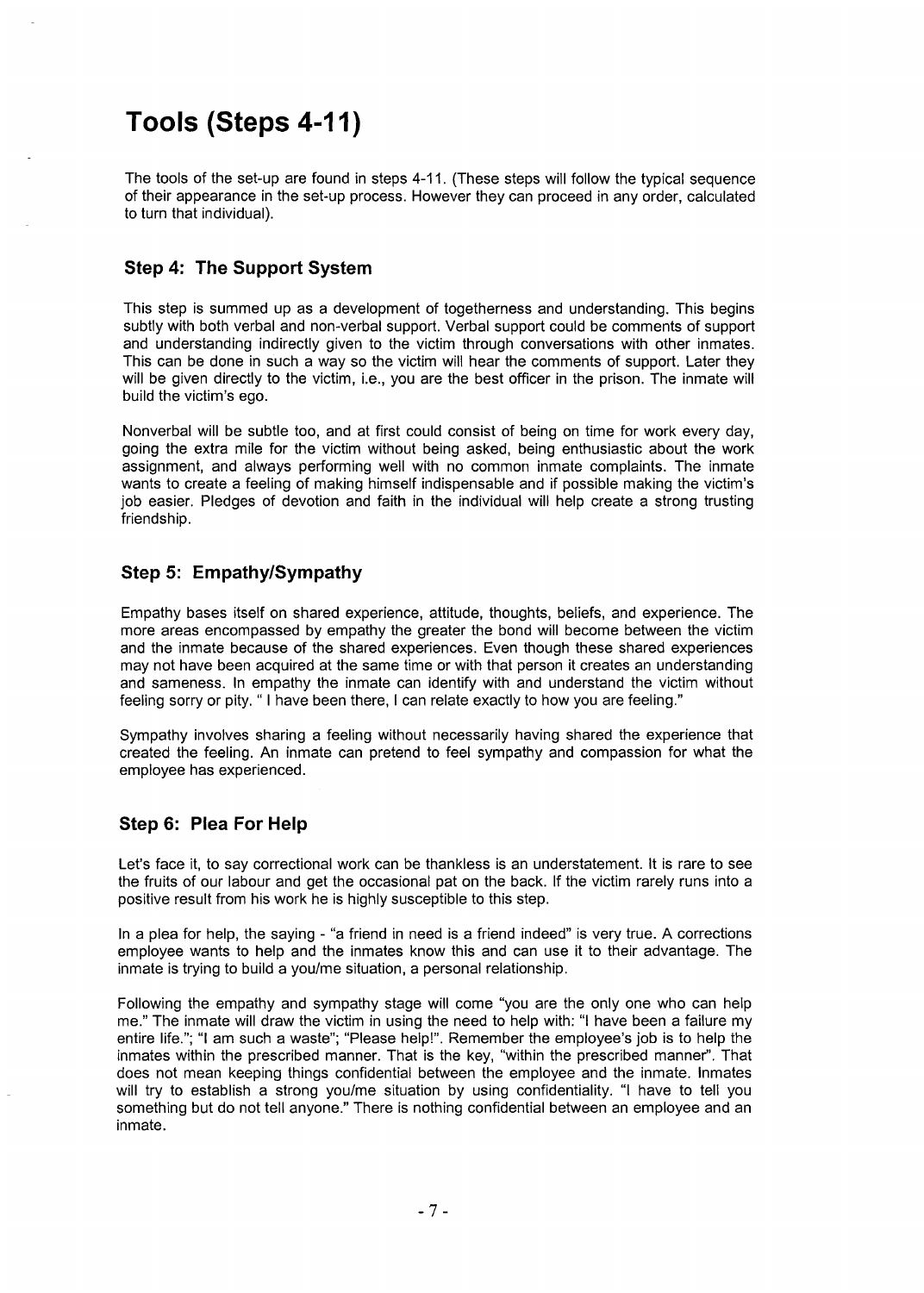#### **Step 7: We/They Syndrome**

This step demonstrates perhaps the most subtle of the set-up steps and always pits one staff member against another. The inmates want to separate the victim from the rest of the staff so the victim will turn to them for ego support. Inmates will tell the victim that they overheard staff bagging or rubbishing the victim and that they can "understand."

The inmates may tell the victim: "They treat you like us." They will build on the victim's ego with statements such as: "They're wrong about you", and "They do not know you like I do". If this will not work with the victim then the inmates on the team might go after other staff members about the person they are trying to set-up. This is an effort to conquer and divide. Dissension among ranks work.

If the victim will not buy into the "team support system" then the inmates may go the opposite direction, trying to remove that victim from his support system. If those two techniques do not work then there is another approach in the we/they syndrome, which is to dwell on a cause. Whatever position the victim takes about certain things then the inmates will take the same views. Inmates will support whatever position a susceptible employee takes such as race, background, religion, and prejudices.

#### **Step 8: Offer Of Protection**

Offers of protection can be minor or serious. With a minor offer it could be as simple as friendliness and trust that the inmate will take the heat for something he or she is requesting from the victim. An inmate can afford to get into trouble whereas employees cannot. By saying, "I'll take the heat", an inmate is offering protection, although minor.

In the more serious offer of protection it could consist of the use of fear and staging an event. The inmate will offer information about areas of danger to the victim. The inmate will be reassuring that he would never let this happen to the victim. If the victim does not appear to be overly concerned about the dangers then the set-up team may stage an event, such as a fight, to demonstrate to the victim that the inmate or inmates will be there to protect them from other inmates. This will take place when no other staff members are in the area to come to the aid of the victim. They want the victim to feel that his or her peers are not able to assist in times of trouble. This staged event is not to injure the victim but to make the victim grateful for the inmates' intervention. The friendship between the victim and the protector now becomes even stronger.

#### **Step 9: Allusion To Sex**

Controlling the urge for sex in corrections is an ongoing problem. When an inmate is attempting to manipulate a staff member in a set-up for sex, the situations and conditions must be carefully planned and implemented so as not to draw attention to the inmate. It does not matter if we are talking about a male or female staff member as a victim. Much of the information seen in print today about this subject is directed toward the female employee. But a male corrections employee can become a victim to the Allusion To Sex just as easily as a female employee.

Manipulative inmates are not only males; female inmates can be, and have proven to be, just as devious.

The allusion to sex will come at any point in the set-up process that the inmate feels comfortable. The inmate will approach the subject when they feel the friendship they have cultivated will tolerate it. The comments may be directed at the employee but away from the inmate, such as claiming it was another inmate that made certain comments and that the inmate was sticking up for the employee. For example: "Last night while the women were sitting around talking, one of the girls said, if it were not for being in prison, she would have sex with you freely. I said you were not like that."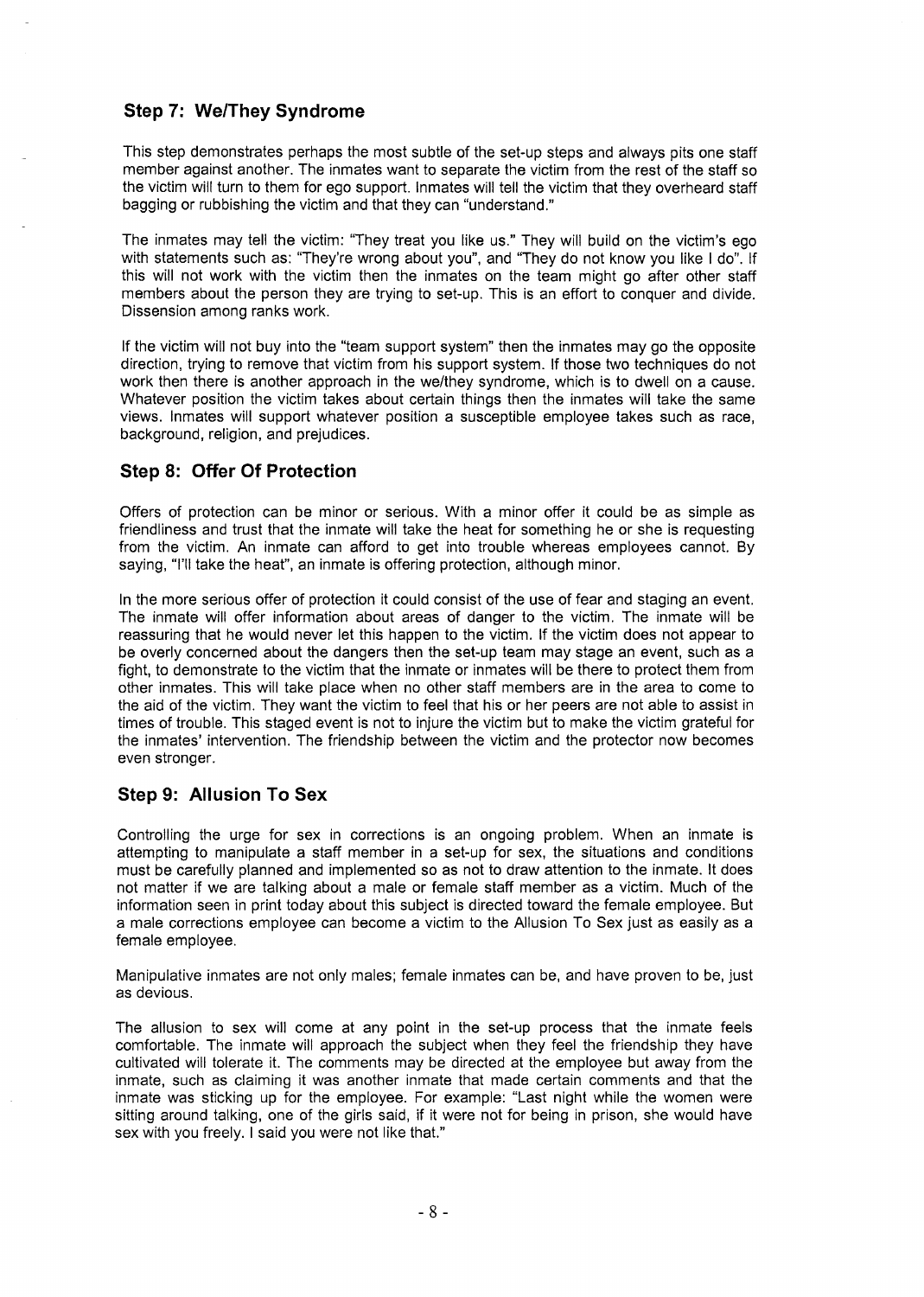The inmate will now wait to see what the staff member's response is going to be. This is going to determine the next step in the set-up process. Even having no response could lead to the belief by the inmate that it is all right to have these types of conversations. If the inmate believes the victim is responding in a positive manner, the allusion to sex will become more direct involving the manipulator.

#### Step 10: The Touch System

Inmates will create a situation which allows for touching. This can happen with both male and female employees. This does not necessarily have to be sexual in nature. For males it could be a handshake, pat on the back, or the placing of a hand on the shoulder. It is an attempt to create a more personal bond. The touching of females may be less obvious, such as the flicking of dirt from the uniform, the straightening of the collar, or even a pat on the back. With both male and female employees it may seem like an accident such as bumping into the victim or brushing up against them. Even the accidental touching of a breast has proven to increase the personal bond. And the inmate will usually apologize profusely until the incident is forgotten. But the touching will grow more and more frequent and prolonged as well as better timed to ensure that no other staff member is around. Also, the touching will become more serious. Again, this takes place over time and is very carefully thought out and executed.

#### Step 11: The Rumour Clinic

The rumour clinic completes the process that was started during the we/they step. In the we/they step the goal was to pull the victim from the peers. But this step is now designed to pull the peers away from the victim, thus, coming full circle. A well-placed rumour can be devastating to anyone's reputation. This well placed rumour will create doubt in the minds of everyone, even in the people who state their disbelief in the rumour. The disbelievers will still walk away with a gut feeling that there must be some truth to the rumour or it would not have been generated.

The inmates will start the rumour in such a way so as not to bring attention to them; usually starting the rumour in an area away from the victim's work area will do this. This will lessen the chances of the rumour being associated to them and allow the rumour to gain strength. This will create a feeling of isolation in the victim and create a strengthening of the bond between the inmates and the victim.

## Turnouts (Steps 12-14)

Up until now the inmates have not broken any laws and up until now the breaking of rules has been minor. The inmates have implemented the first 11 steps of the set-up process without being detected. Remember, this has been a period of many months. (The average is approximately 19 months.) Before taking the next step the inmates must review whether or not the set-up has been properly administered. They need to be sure the victim being deceived can also be controlled. They cannot proceed without breaking the law and committing serious prison regulations. The final three steps are very closely associated and intertwined. These steps are the point of no return for all involved. What has been perceived as being friendly, helpful, innocent, and trustworthy now becomes deadly serious.

#### Step 12: The Shopping List

Everything that has transpired has led to this point in the set-up. The inmates are going to make their demands and expose their true intentions. The shopping list is just that, a list of contraband items. This list not only includes goods but could also encompass sexual favours. They have created a situation where refusal is difficult. The shopping list, besides letting the victim know what the inmates' demands are, also lets the victim know he's been compromised. Backing out is never an option for the inmate.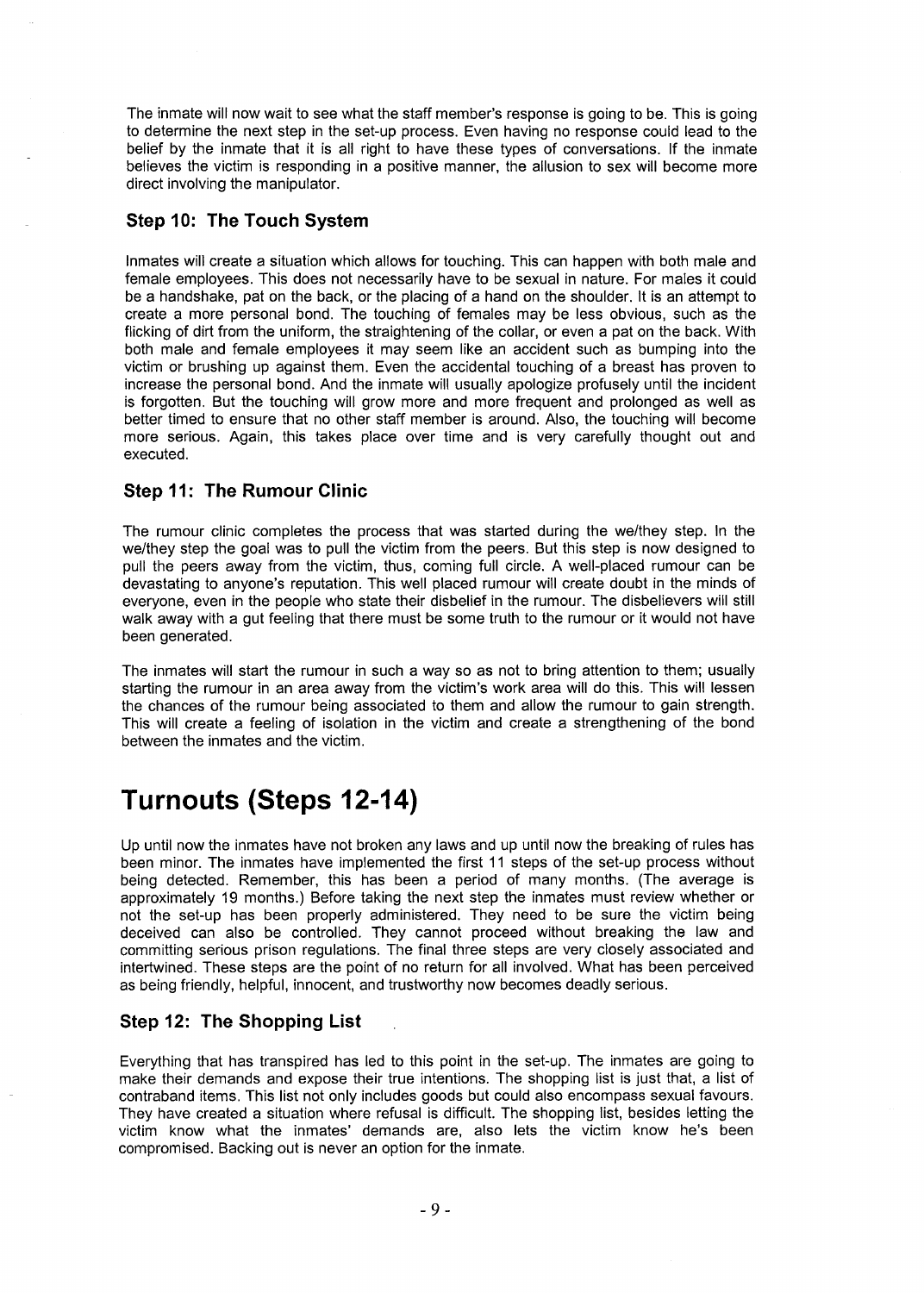#### Step 13: The Lever

A lever will pry, or force an object to respond through the proper distribution of pressure. If the turners have done the job property, the right distribution of pressure has been applied and now they get their demands met. The lever is obtained at any point during the set-up process. The victim gave the inmates the lever they needed to proceed with the turnout. Somewhere along the line there has been some type of indiscretion on the victim's behalf that the manipulator threatens to expose. This is a very dangerous time for the victim. The fun and games are over and if the victim does not submit to the inmate demands then he is at their mercy and could pay with his life. Victims that submit to the demands are usually led to believe that this is a one-time request. But it is never a one-time request. The victim will feel some release of pressure thinking that after the demands are met this time, things will return to normal and the indiscretion will be forgotten. This is not and never is the case.

#### Step 14: The Sting

The sting wraps up all the steps in the set-up. The victim now has a choice to make: do as you are told or suffer the consequences. When the set-up reaches this point most employees comply with the demands of the inmates. Others will resign and some will risk the possibility of being harmed and expose the situation. It is for the most part a lose/lose situation for the victim.

Even if the victim succumbs to their demands it is not enough for the inmates to have turned the employee and reaped the rewards. The inmates themselves will, after using the victim, expose the employee's indiscretion to the authorities. A set-up is a game. It is a game with a winner and a loser and it has rules and a strategic method. Can correctional staff be prepared for an inmate set-up? The answer is yes.

## Avoidance, Protection

#### There are some tips you can follow to help be better prepared for an inmate set-up.

- Professionalism: respect your environment and never become unduly familiar with the inmates.
- Recognition Training: learn the techniques and methods used by inmate in the set-up process.
- Communication Monitoring: remember what you say and how you say it is constantly being monitored by the inmates.
- Information Gathering: this works both ways. Know the inmates that work for you and learn their behaviours.
- Procedural Knowledge: Know the Department's rules and regulations, local orders and SOP's.
- Confident Command: be firm, fair, consistent, and objective in your contact with inmates.
- Chain of Command: use your supervision of the inmates as a source of information and keep your chain of command informed of situations, questions, and problems.
- Documentation: this is your best form of protection. If it is not in writing then it did not happen. File reports on incidents no matter how minor it may seem. Keep your notebook complete with information regarding times, dates, and names among other things.
- Crisis Judgement: protect yourself; report it; respond appropriately, using the minimum force necessary, communicates it, write it, and report itl
- Finally: Learn the effective and appropriate use of the word "NO".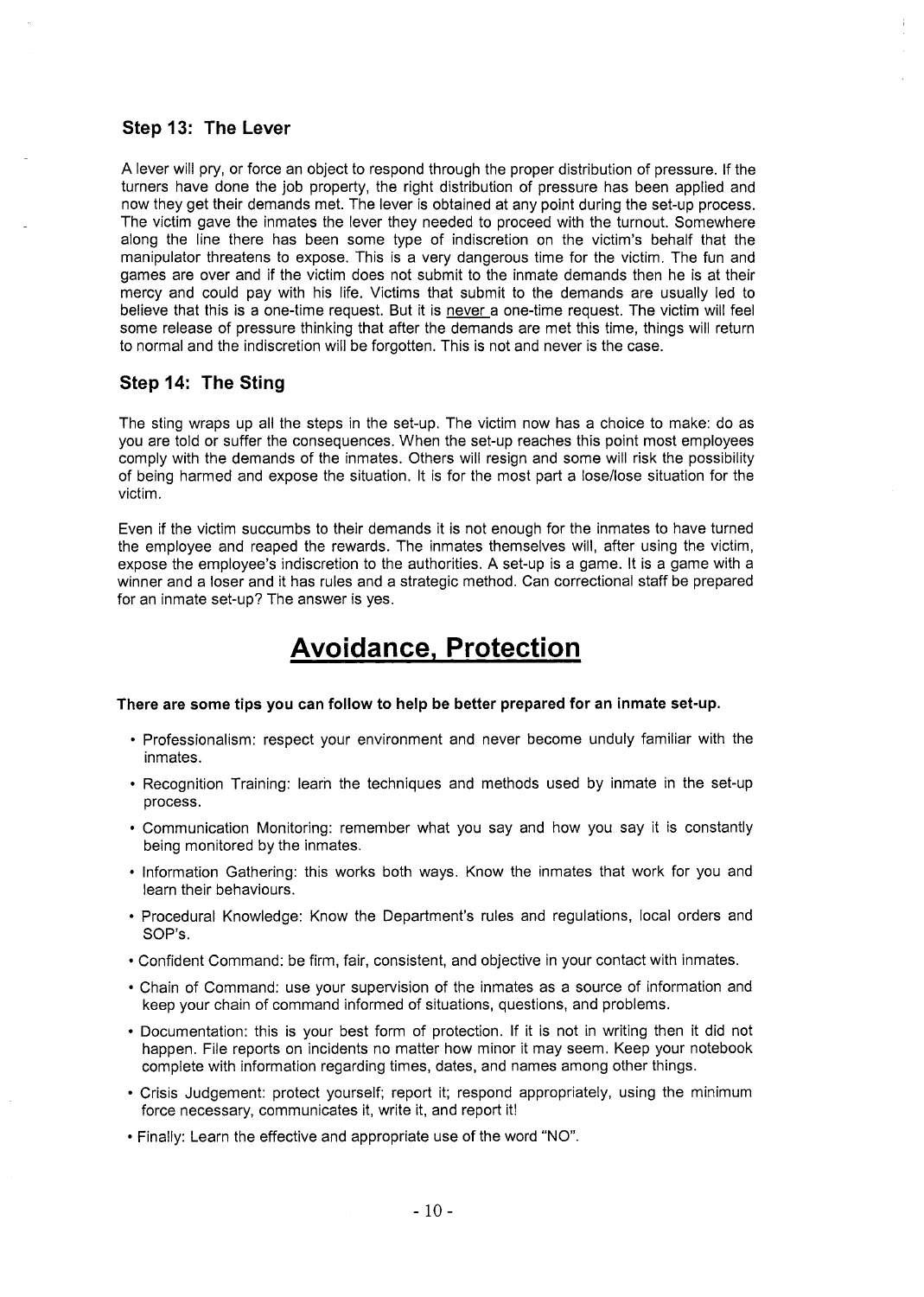## Summary

Inmates will take advantage of you only if you let them. You should be concerned if you notice the following:

- 1. Inmates try to engage you in long conversations about your likes, dislikes, or other personal matters.
- 2. Inmates suddenly begin offering you favours, doing extra work, being excessively nice to you, and showering you with compliments and attention.
- 3. Inmates try to involve you in a you/me situation, or an in-group alliance.
- 4. Inmates pester you for materials in excess of what you are allowed to give.
- 5. Inmates will not take no for an answer from you, but seem to accept the answer from other staff members.
- 6. Inmates defy your orders.
- 7. Inmates try to turn you against other staff members or departments within your institution.
- 8. Inmates consistently break minor rules in your area of supervision.
- 9. Inmates try to instil you with fear.
- 10. Inmates try to push you to the limits of your patience.

#### If these things are happening to you, then ask yourself the following:

- Am I overly friendly or overly familiar?
- Do I appear to be excessively gullible?
- Do inmates consider me overly trusting?
- Am I excessively sympathetic?
- Is my demeanour usually timid?
- Is my enforcement of rules inconsistent?
- Do I handle compliments in a professional manner?
- Do I sometimes share my personal problems with inmates?
- Have I been known to forget to check the validity of inmate information and stories?
- Do I tend to let issues slide that should be addressed immediately?
- Do I have difficulty with command or control and with saying no?
- Am I known to ignore minor rules?
- Do I allow things that I know I shouldn't?
- Can I be made to feel obligated?
- Am I easily distracted?
- Can I be made to look the other way?
- Would I share cigarettes, lunches or other personal items with inmates?
- Would I go on a first name basis with inmates when it is not common?
- Would I hesitate to report minor offences?

If your response to any of these questions is yes, you need to evaluate your traits and bring them into proper prospective. Recognizing your vulnerable areas does not mean you are unfit for the corrections industry; neither does it mean you must change your personality. It does mean that, in some instances, you must find an alternative approach to your way of dealing with prisoners.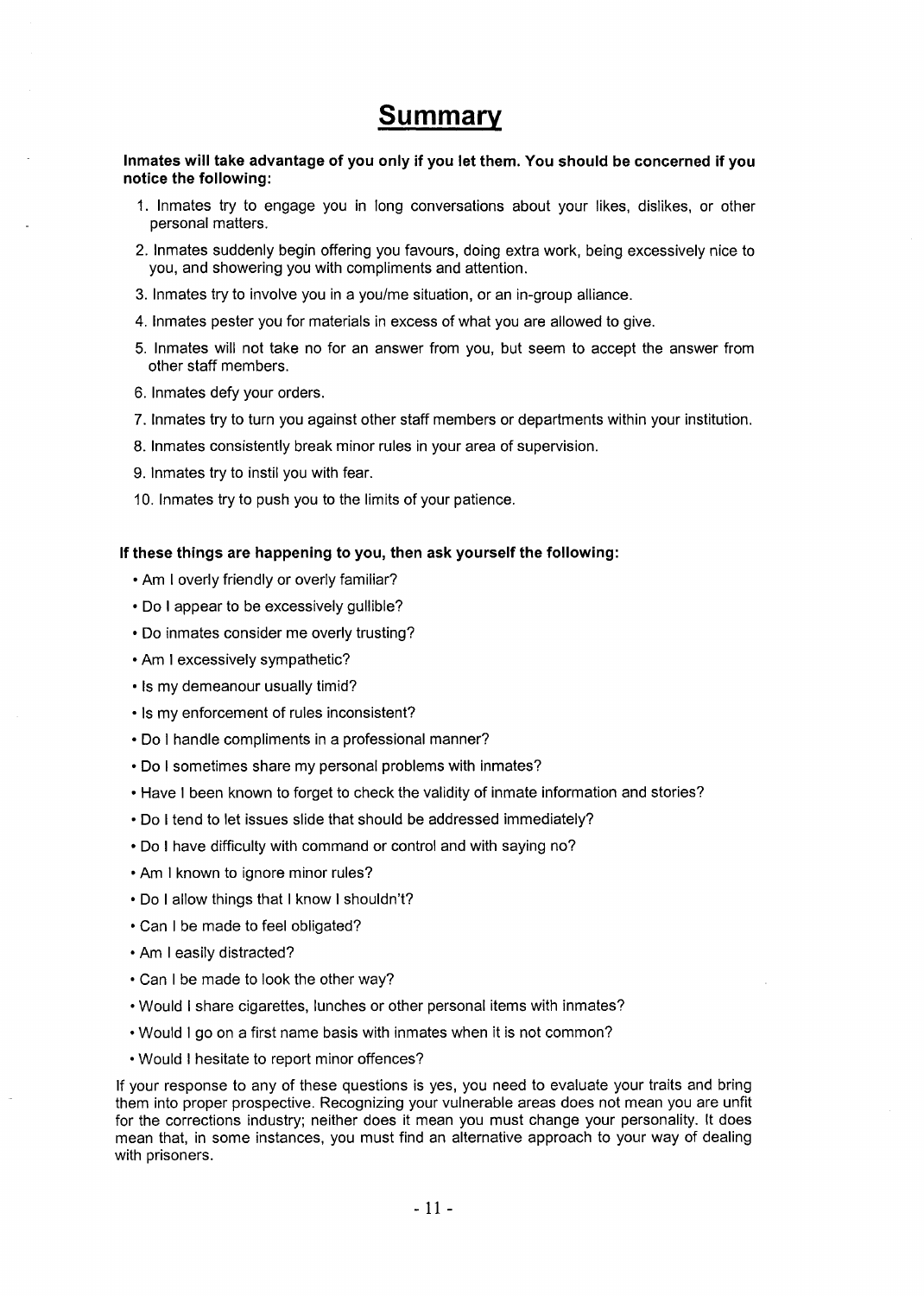## Some good tips

- 1. Never do anything to, for, or with an inmate that you would be ashamed to share with your peers or managers.
- 2. Keep everything out in the open no matter how minor.
- 3. If you suspect a request or an action of some type, which could lead to manipulation, tell several of your peers what took place, and let the inmate know you told. Better yet, tell other officers in front of the inmate. For example, you can say "Inmate JONES here has been doing extra jobs for me. He is modest and asked me to keep this between the two of us, but I feel that his efforts should be recognized." if the inmate is sincere, he will appreciate the recognition. If he is thinking of manipulation, he will soon move on because set-up practitioners do not want the openness you have expressed.
- 4. Never allow a you/me or an in-group situation to develop. Never bag other staff in front of inmates, as this only re-enforces staff/staff separation.
- 5. Know all the rules, regulations, policies, code of conduct and daily procedures you are expected to enforce and enforce them including not giving inmates anything that they are not normally permitted to have.
- 6. Learn to use the word" NO ".
- 7. Be aware of the body language messages you transmit. Send the message inmates really want to receive; "I am a professional."
- 8. Report suspicious or unusual behaviour.
- 9. Verify information and stories before taking any kind of action.
- 1O. Always have a witness to anything you do with inmates and never be in an inmate's area on your own.
- 11. If you have done something inappropriate, tell your Deputy regardless of what happened. It is far better to be reprimanded than to become a criminal.
- 12. Always be professional.
- 13. Never accept anything from inmates including race tips, information on outside matters or other items.

Psychological manipulation occurs every day in a correctional centre. Each employee must determine whether or not they will fall prey to the inmate game. Most inmates ignore the game when they find no players and proceed to other things. But when they find a person vulnerable to the game, the temptation to play becomes too great for some inmates to resist. Most staff players enter the game out of naiveté because the game is subtle and hard to perceive, and most staff members withdraw from the game because of some distinct feeling that something is not quite right. For whatever reason, redeemed potential victims unwittingly take steps to regain control and command of their situation. If you follow the guidelines for self-evaluation and behaviour, you will offset any game playing before it begins. You can proceed in your daily duties conscientiously, effectively, confidently, and with good intent.

Inmate set-ups are a serious problem that goes on right under our noses. They involve all staff. If you see an employee heading down that path, stop them and report the actions of the inmates. Help each other to survive in this unique and demanding workplace. Corrections professionals work in the inmate's living environment and we should never forget that! Take nothing for granted and respect that environment.